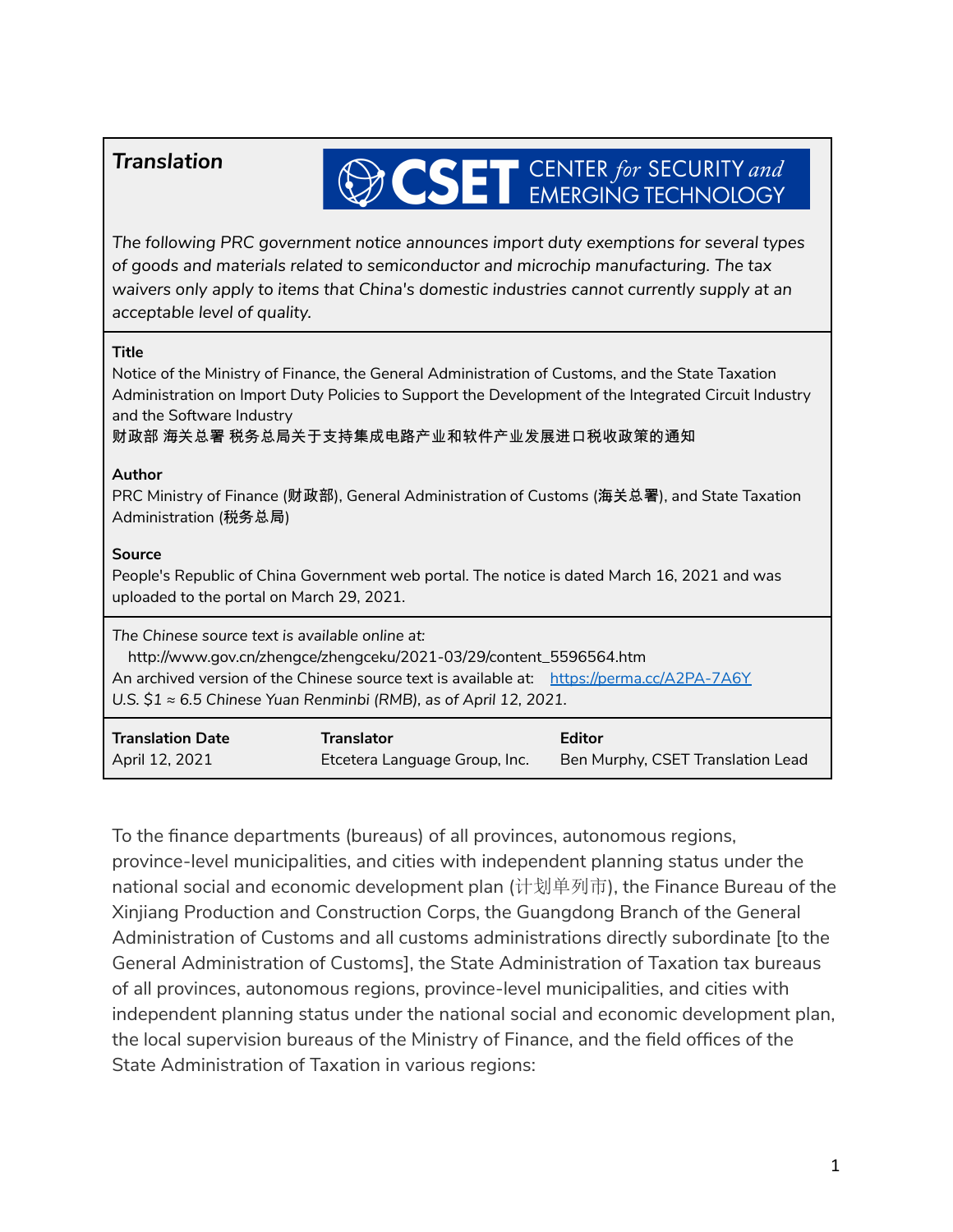In order to implement the *State Council Notice on the Publication of Certain Policies to Promote the High-Quality Development of the Integrated Circuit Industry and the Software Industry in the New Period* ([2020] No. 8), 1 the following notification, approved by the State Council, is given concerning import tax policies:

I. Import duties (进口关税) are waived in the following situations:

(1) The import of raw materials, consumables, special construction materials for clean rooms, supporting systems, and spare parts for integrated circuit production equipment (for both imported equipment and Chinese-made equipment) for self-use in production (here and below understood to include use in research, development, and applications) that cannot be produced in China or whose performance cannot meet requirements by logic circuit and memory manufacturers with integrated circuit line widths less than or equal to 65 nm and integrated circuit manufacturers with characteristic processes for lines with widths of less than 0.25 microns (such processes may include analog, digital-analog hybrid, high voltage, radio frequency [RF], power, optoelectronic integration, image sensing, microelectromechanical systems [MEMS], and silicon-on-insulator [SOI] processing.)

(2) The import of raw materials and consumables for self-use in production, that cannot be produced in China or whose performance cannot meet requirements, by compound integrated circuit manufacturers with integrated circuit line widths of less than 0.5 microns and advanced packaging and testing companies.

(3) The import of raw materials and consumables for self-use in production, that cannot be produced in China or whose performance cannot meet requirements, by manufacturers of key raw materials and parts for the integrated circuit industry (namely, target materials, photoresists, masks, packaging substrates, polishing pads, polishing fluids, silicon single crystals of 8 inches and above, and silicon wafers of 8 inches and above).

(4) The import of clean room special building materials, supporting systems, and spare parts for production equipment (including imported equipment and domestic equipment), that cannot be produced in China or whose performance cannot meet requirements, by manufacturers of photoresists, masks, and silicon wafers of 8 inches and above that are used in integrated circuits.

(5) The import of self-use equipment and the technology (including software), accessories, and spare parts imported together with the equipment in accordance with

 $1$  Translator's note: For an English translation of this document, see: [https://cset.georgetown.edu/wp-content/uploads/t0195\\_IC\\_software\\_policy\\_EN.pdf](https://cset.georgetown.edu/wp-content/uploads/t0195_IC_software_policy_EN.pdf)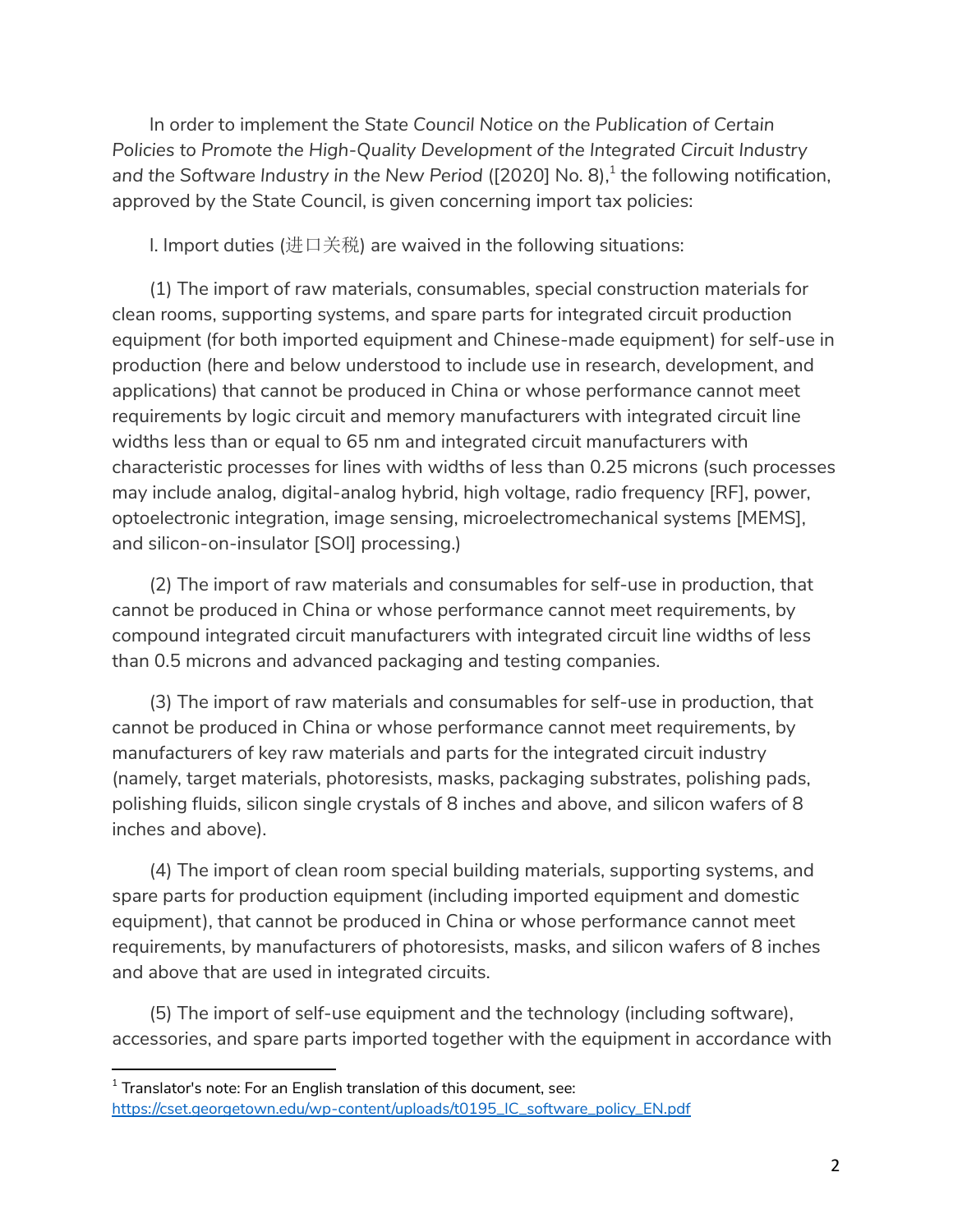a contract by state-supported key integrated circuit design enterprises and software enterprises as well as enterprises (integrated circuit manufacturers and advanced packaging and testing enterprises) that comply with items (1) and (2) of this article. However, this does not apply to the products listed in the *Catalog of Imported Commodities Not Exempt from Import Duties for Domestic Investment Projects*, the *Catalog of Imported Commodities Not Exempt from Import Duties for Foreign-Funded Investment Projects*, and the *Catalog of Key Technological Equipment and Products Not Exempted from Import Duties*. When the above-mentioned imported goods do not count toward the total investment, the relevant projects do not need to issue project confirmation letters (项目确认书).

II. Based on Chinese industrial development and technological progress, the Ministry of Finance, the General Administration of Customs, and the State Administration of Taxation will, in conjunction with the National Development and Reform Commission and the Ministry of Industry and Information Technology, make prompt adjustments to the characteristic process types and key raw materials and spare parts listed in Article 1 of this Notice.

III. Enterprises undertaking major integrated circuit projects that import new equipment from July 27, 2020 to December 31, 2030 and provide customs-approved tax guarantees for unpaid taxes are allowed to pay the import value-added tax in installments over a period of 6 years (72 consecutive months) after the import of the first piece of equipment. For 6 years (72 consecutive months), the enterprise shall pay 0%, 20%, 20%, 20%, 20%, and 20% of the total import value-added tax each year. Taxes paid since the date of import of the first piece of equipment will not be refunded. However, this does not apply to the products listed in the *Catalog of Imported Commodities Not Exempt from Import Duties for Domestic Investment Projects*, the *Catalog of Imported Commodities Not Exempt from Import Duties for Foreign-Funded Investment Projects*, and *Catalogue of Key Technological Equipment and Products Not Exempted from Import Duties*. During the installment payment period, the customs administration shall not levy late fees on the taxes paid in installments.

VI. Measures for the administration of import tax policies to support the development of the integrated circuit industry and the software industry shall be separately formulated and issued by the Ministry of Finance, the General Administration of Customs, and the State Administration of Taxation in conjunction with the National Development and Reform Commission and the Ministry of Industry and Information Technology.